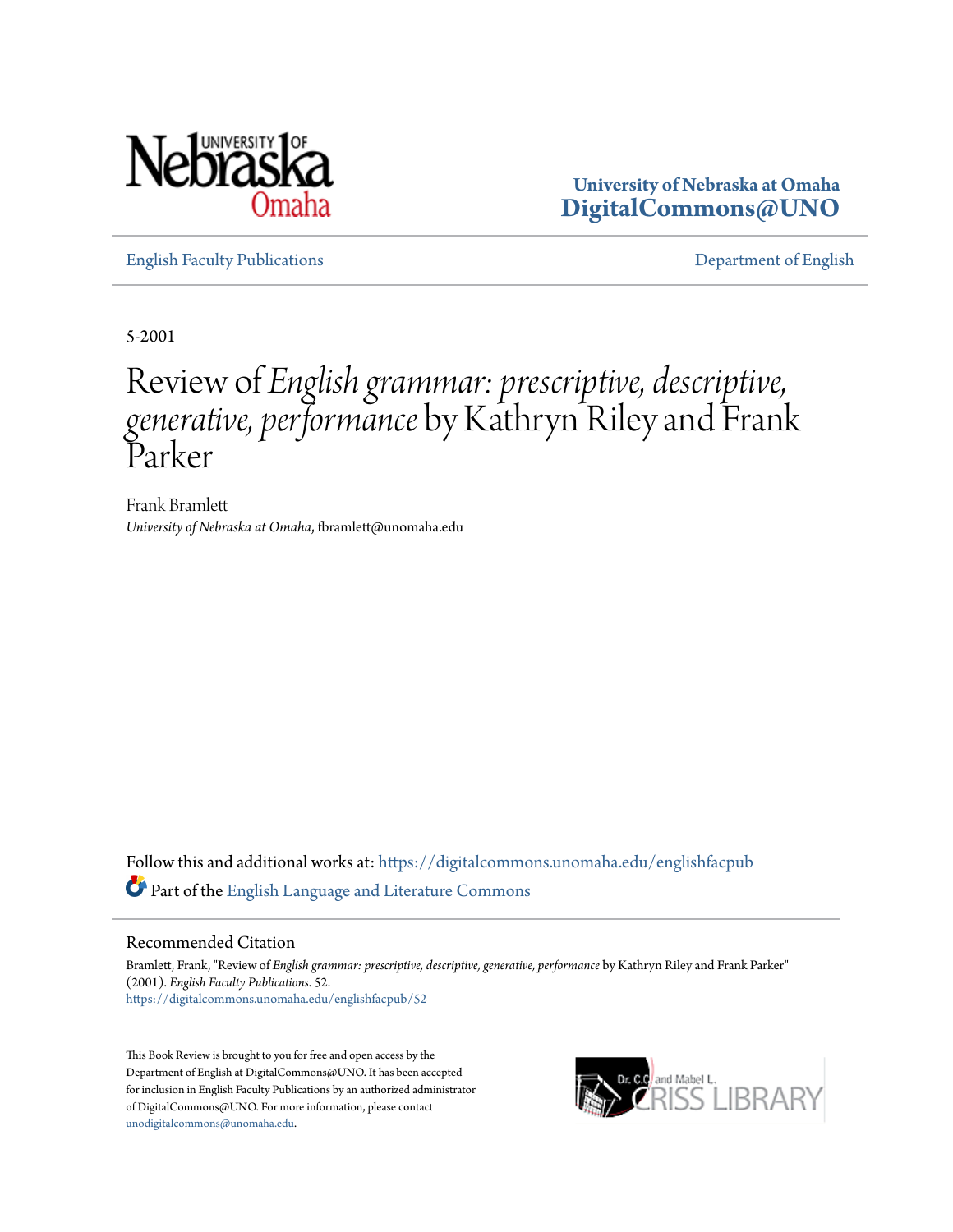**Kathryn Riley and Frank Parker,** *English grammar: prescriptive, descriptive, generative, performance.*  Boston: Allyn and Bacon. 1998. Textbook pp. x + 324. US\$50, ISBN O 205 20025 7. Instructor's guide ISBN O 205 28647 X

Reviewed by Frank Bramlett, University of Nebraska at Omaha

Riley and Parker's *English Grammar* served as the text in a dual-level course that I teach called The *Structure of English*. I had not taught this particular class before, and I was very interested in this book because it presents a variety of approaches to grammar in highly accessible language. The book also appeals to me pedagogically because it assumes little or no background knowledge of linguistics generally or even grammar specifically on the students' part. Riley and Parker (R&P) divide the text by theme; that is, the book begins with prescriptive grammar, continues with descriptive grammar and generative grammar, and ends by looking at what R&P call 'performance grammar, composed of sociolinguistics, psycholinguistics; and discourse analysis.

The book opens with a brief overview of these four types of grammar, which effectively defines terms and sets a tone of discovery for students. The first section of the book, 'Prescriptive grammar', contains three chapters. Chapter I looks at the historical development of the study of grammar, starting with the Greeks and Romans, continuing with the Middle Ages and the importance of Latin, and leading up to the Renaissance, which witnesses a rise in the appreciation of vernaculars. Chapter 2, 'The prescriptive period', discusses notions of 'social regulation' and how the prevalent intellectual conceptions about society of the time directly affected attitudes about language. In particular, this chapter mentions Johnson's dictionary, Bishop Lowth's grammar, and the role of Defoe, Swift, et al., in the abortive attempts at establishing a language academy in England. The final chapter in this section lists and discusses a number of common prescriptive rules: 'Don't end a sentence with a preposition'; 'Don't split an infinitive'; and the dreaded 'Use nominative case after the verb *be*.'

The second section of the book examines various schools of descriptive grammar. This section is much longer than any of the other three sections, containing seven chapters. While this might be seen as an unbalanced approach, I think the authors are justified in this organization of chapters because of the amount of information they seem compelled to present. Specifically, this section defines parts of speech, as descriptive grammars are wont to do, but it also introduces Reed-Kellogg diagramming. (This system is fun, actually. I found myself relearning it after a twenty-year absence.) Interestingly, this section also provides a brief explanation of the paradigm shifts in grammar: the European school of structuralism (de Saussure) and the American structuralists (Bloomfield) are given a fair amount of press, as is the Sapir-Whorf Hypothesis. This section also explains the core ideological schism between prescriptivism and descriptivism as it is articulated by Krapp - the notions of appropriacy, primacy of spoken language over written language, and the doctrine. of usage: 'the grammarian has no more power of legislating the rules of grammar than the scientist has in the physical laws of nature' (Krapp quoted on p. 66).

Chomsky's theories are the heart and soul of the third section of the text. The first chapter of this section, chapter 11, serves as an overview of the development of standard theory, the revision to government and binding (GB) theory, and even a cursory mention of the minimalist program. In chapter 12, R&P investigate standard theory through the notions of underlying structure, transformation, tree diagrams, and derivations. The exercises that ask the students to show the derivations accomplish at least two goals. First, these problems help the students to understand the order in which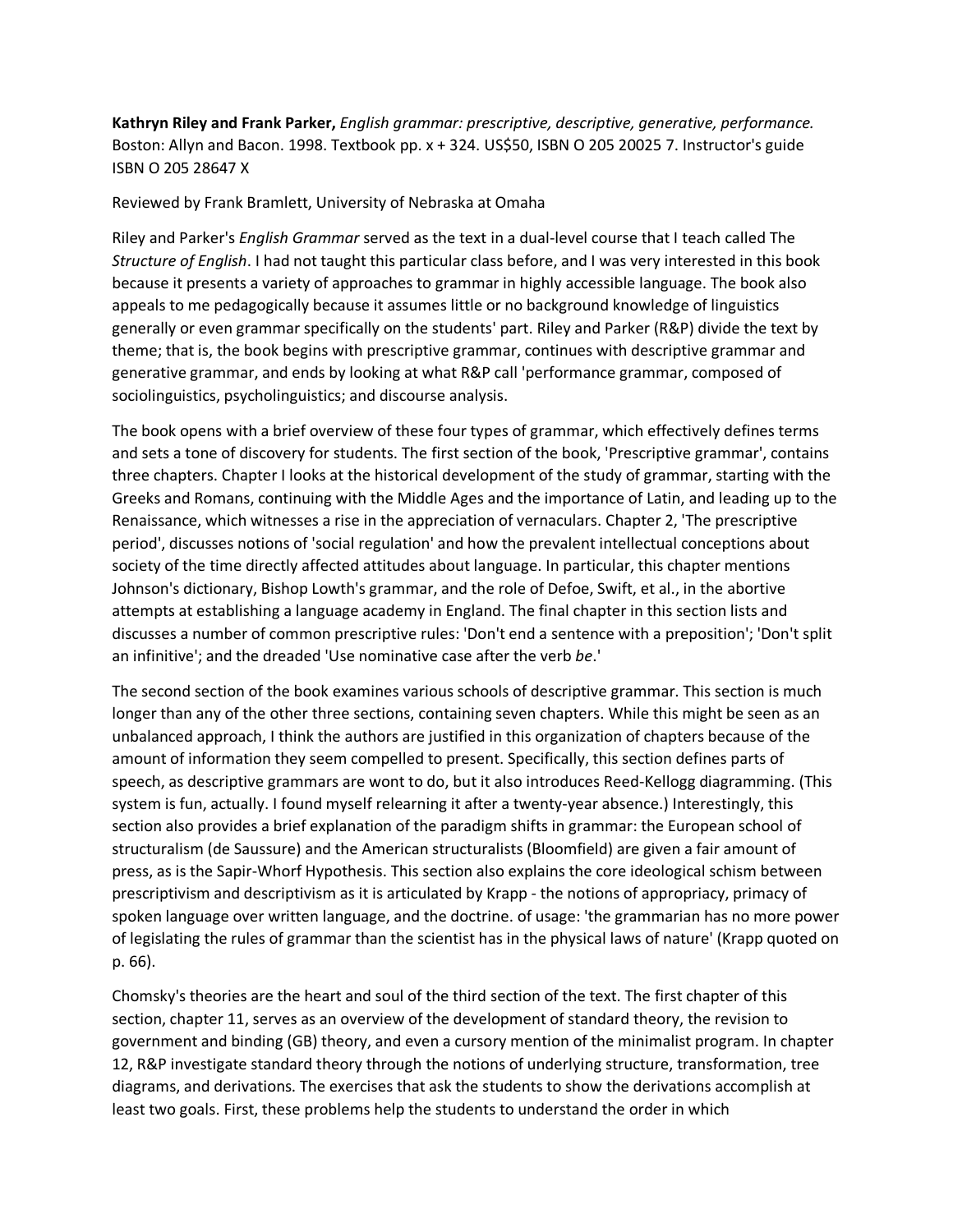transformations must be applied to produce grammatically acceptable sentences. Second, the exercises give them practice with the affix-hopping transformation, which can be troublesome for less experienced students, for example, when contrasting active voice BE+ing verb forms with their passive voice counterparts.

While the exploration of generative syntax is mostly very good, the chapter on GB theory is problematic. Not only is the notion of 'government and binding' explained inadequately, many of the points that R&P make are obscure. For instance, in explaining WH-movement, the following example is used:

- (6) (a) US [[COMP] did you hit *who*]
	- (b) SS [[COMP *who*] did you hit *t*]

Although the authors define COMP as a complementizer and *t* as a trace, they do not clarify exactly how these notions work. Moreover, the notion of underlying structure (US) that was so carefully explained in the chapter on standard theory gets short shrift in the GB chapter. Even though the nature of the US in GB is very different from the kernel sentence in standard theory, R&P provide little guidance for students to understand these differences. Perhaps the most troubling aspect of the GB chapter surfaces in the treatment of constraints. R&P discuss seven of them, e.g. the cycle constraint, the unit movement constraint, and the tensed S constraint, but there is no solid explanation of these constraints. For example, the trace constraint 'states that every moved constituent leaves a *co-indexed* trace (t*n*)' (p. 211). The authors give an example of the trace, but fail to further explain the ramifications of this notion. In other words, they do not articulate the reason(s) why it is important that constituents leave a trace after they are moved.

In a fascinating final section, the authors break ranks with many of the popular grammar books, like Kolln, Veit, and Klammer & Schultz. R&P use the phrase pe1formance grammar as an umbrella term to introduce nontraditional approaches to understanding language structure. The opening chapter, called 'Development of performance theories', revisits Chomsky's impact on linguistics as well as the 'disillusionment with generative grammar' felt by some applied researchers (p. 222). The final two chapters of the text investigate Labovian sociolinguistics, psycholinguistics, and discourse analysis.

R&P combine sociolinguistics and psycholinguistics into chapter 15, 'Sentence level phenomena in performance grammar'. This chapter first explores the notion of language variation, though the term itself is not used. While the authors point out that 'language use is sensitive to social variables such as ethnicity and class' (p. 235), and that this chapter examines 'some features that are characteristic of various nonstandard English dialects' (p. 235), the dialects from which these linguistic features come are not named, i.e. the authors do not identify those varieties of English from which they draw linguistic features to be discussed. This omission is poor judgement on their part, I think, because students will benefit from knowing those groups who rely heavily on these linguistic features.

The second half of the chapter examines psycholinguistics and focuses on processing, encoding, and decoding to illustrate the nature of this field. Specifically, the authors cite grammatical constructions